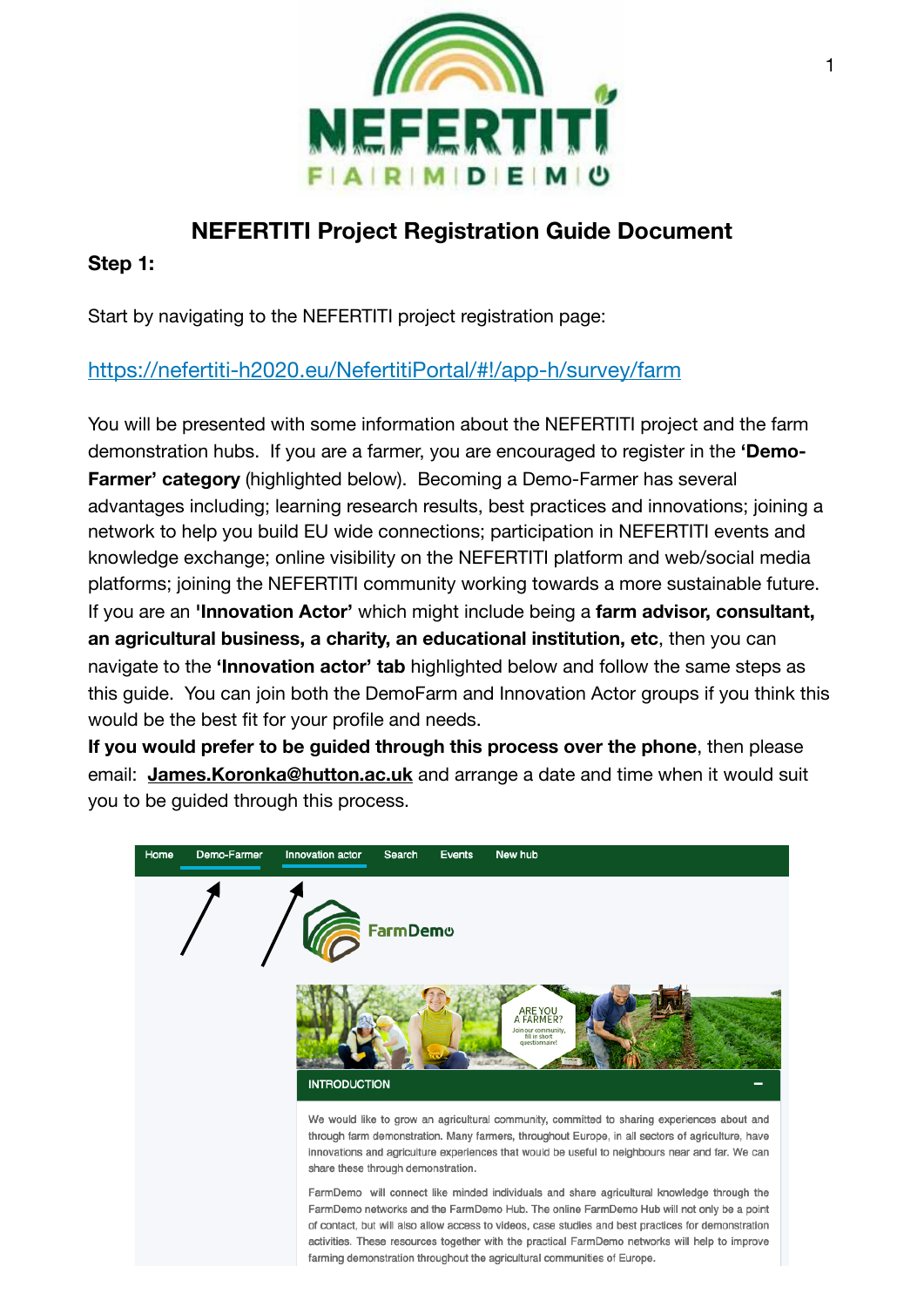#### **Step 2:**

At the bottom of the FarmDemo page you will see this section. You can read the informed consent information by clicking the link, prior to agreeing:

To be part of the FarmDemo community, we ask you to complete a short survey providing contact information and demonstration activities past, present and future. It takes about 10 minutes to complete.

Participation is completely voluntary and you are free to withdraw your data at any time, without having to give a reason. You will be asked to confirm which pieces of contact information can be made public, and which ones should be kept anonymous.

Please check the Informed consent here.

If you have any questions please contact laure.triste@ilvo.vlaanderen.be.

Please tick here to indicate you have read, understood and agree with the informed consent.

(For more informal) so on the projects involved please visit the project websites listed on the homepage of FarmDemo, farmdemo.eu)

#### **Step 3:**

Then to start your registration process please tick the box **stating you agree with the terms of informed consent**. When you click this box you will then be taken to this screen (below) where you are required to input some personal details. These details **will not** be made public.

| <b>CONTACT</b>                                         |
|--------------------------------------------------------|
| Please complete with your data (not to be made public) |
| *Name of the person completing the questionnaire       |
|                                                        |
| *Email address                                         |
|                                                        |
| Phone number (optional)                                |
|                                                        |
| *Location country                                      |
|                                                        |
| *Language                                              |
|                                                        |
|                                                        |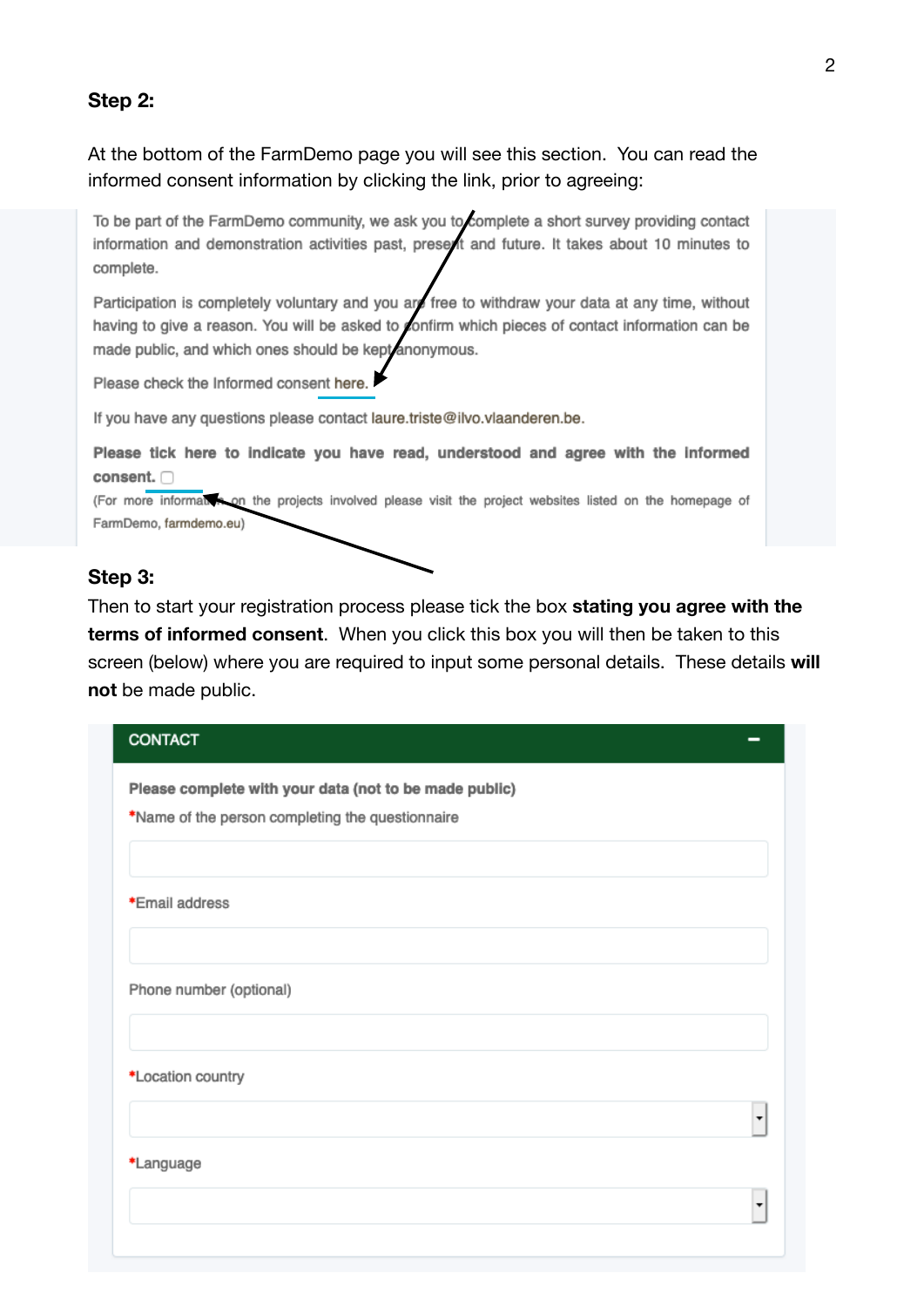#### **Step 4:**

Scrolling down the screen you will see a number of questions for you to complete. In this section **you can choose which sections are made public** on the NEFERTITI website and which are not by clicking the check boxes beneath these questions:

| * Farm name or network of farms                          |  |  |
|----------------------------------------------------------|--|--|
| I agree that this information can be made public.        |  |  |
|                                                          |  |  |
| * Address of farm                                        |  |  |
| I agree that this information can be made public. $\Box$ |  |  |
|                                                          |  |  |
| * Town where farm is located                             |  |  |
| I agree that this information can be made public. $\Box$ |  |  |

You can upload some photos of your farm in this section if you like, and a longer description of your farm, or links to your business website, but this is not compulsory. You may also add this information at a later time through your profile (see Step 7). We encourage you to consider this an advertisement of your business and your experience as a demonstration farmer.

### **Step 5:**

Once you have completed these sections, it is important **if you want to be involved in the NEFERTITI network to tick this box:**

Would you like to participate in the NEFERTITI network?

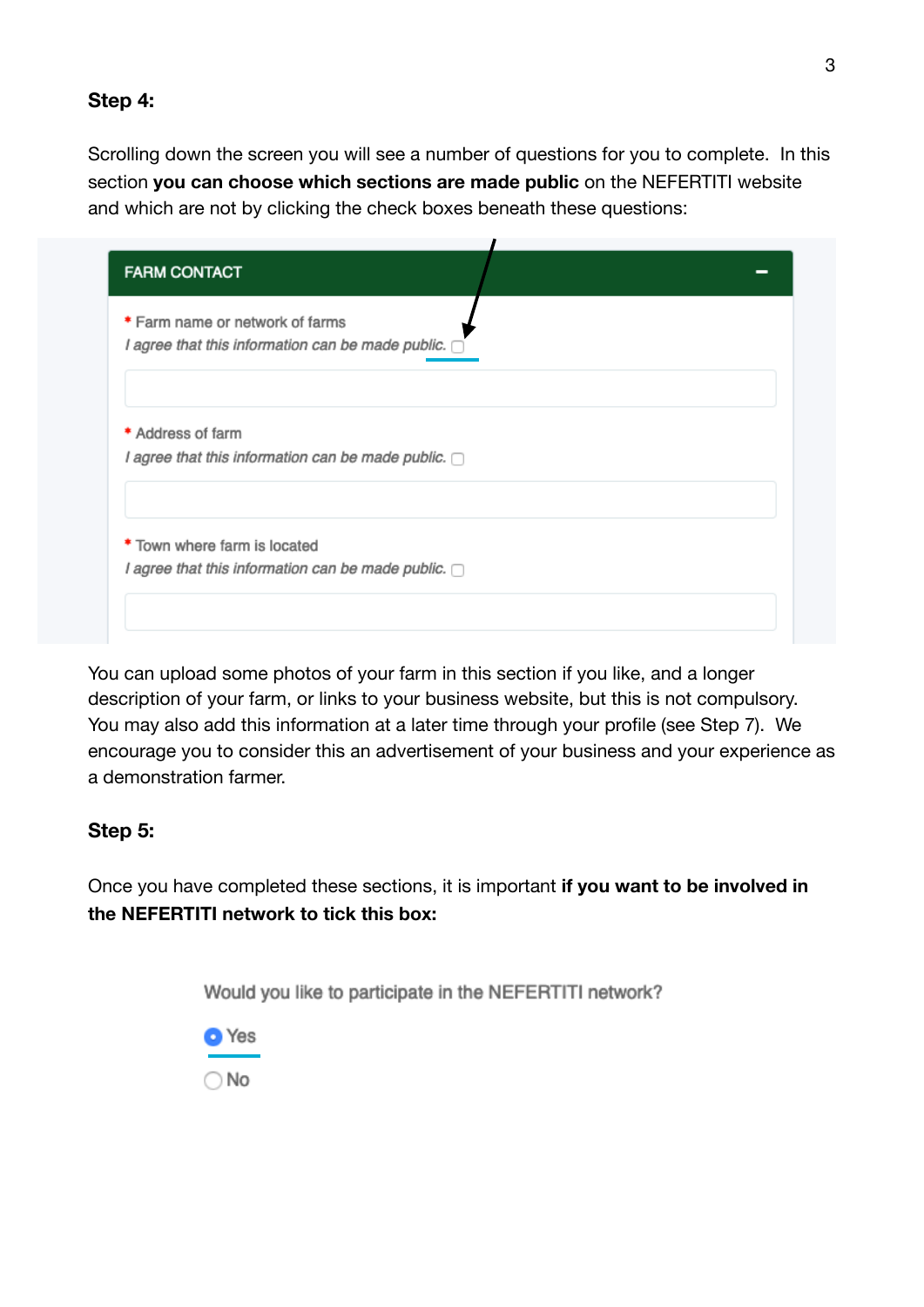You will be presented with 2 dropdown menus to select some preferences for **what you expect from participating** in the network, and in **which networks you want to participate**:

If yes, what are your expectations?

Experience exchange  $\times$  International relationships  $\times$ 

Know/Acquire new techniques x

\*If yes, in which of the NEFERTITI's networks would you like to participate?

You can Farm: Farm attractiveness x

The UK network are particularly interested in encouraging participation in the 'Farm attractiveness' network. This network aims to **share learning across Europe to support new entrants into agriculture and agricultural sustainability**, and to **encourage young people to consider farming as a worthwhile future career**. Please select this network if you are a new entrant farmer and/or you would like to share your experience with new entrants. There's no limit on how many of these network options you can choose. For a full list of the aims of each network, please see this link:

<https://nefertiti-h2020.eu/NefertitiPortal/#!/app-h/networks>

The ten networks in the NEFERTITI project are:



Grassland and Carbon Sequestration



Data driven decisions for dairy farmers



Robust organic livestock systems



Optimal soil quality in arable crops



Crop sensing and variable rate applications



Increasing productivity and quality in organic arable cropping



use efficiency in horticulture



Improved nutrient Water use efficiency in Horticulture



Pesticide use reduction in the production of grapes, fruits and



You can Farm: Farm attractiveness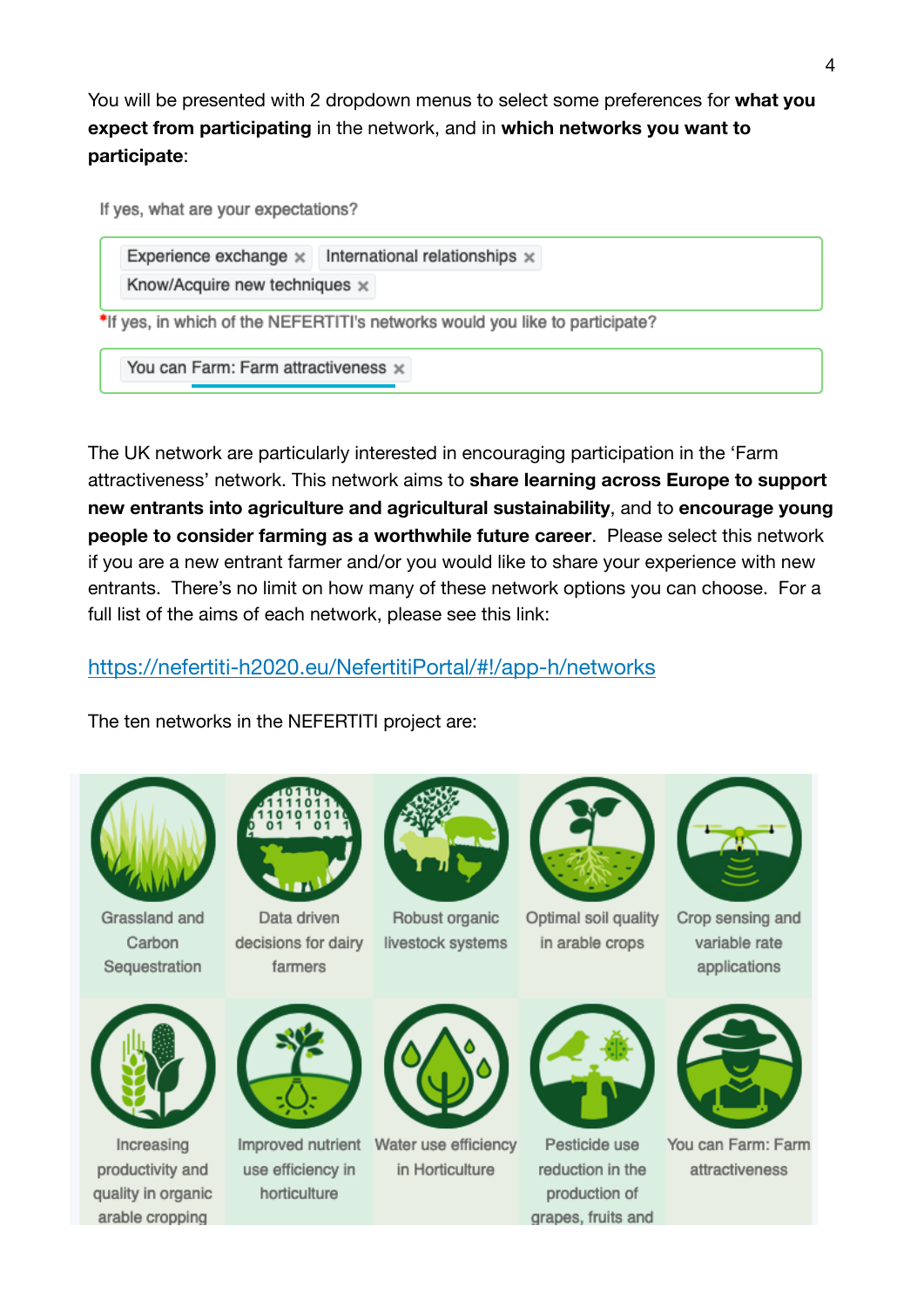#### **Step 6:**

Once you are satisfied with your choices please **tick the privacy statement boxes** and click **'send survey data**'.

#### **PRIVACY STATEMENTS**

Thank you for taking the time to complete this questionnaire, in doing so you:

 $\bigcap$  agree that the indicated contact information, my farm information and my topics of demonstration activities will be made available in the FarmDemo hubs and platforms, except if indicated otherwise.

 $\Box$  agree that the information may be used for research purposes.

 $\Box$ I confirm that the information I have entered is my own personal information, or I have been given authority to submit this information by its owners.

 $\Box$  understand that I can ask questions or withdraw my information from the survey at any point by contacting laure.triste@ilvo.vlaanderen.be.

#### Send survey data

#### **Step 7:**

The final stage to register on the hub **is to verify that you have completed this information** by **clicking the confirmation button in the email that you will receive** after registering. Sometimes this email **gets lost in the spam section** of your email provider. Please check to see if this email has mistakenly arrived in spam and click the '**confirm registration**' button.



٠